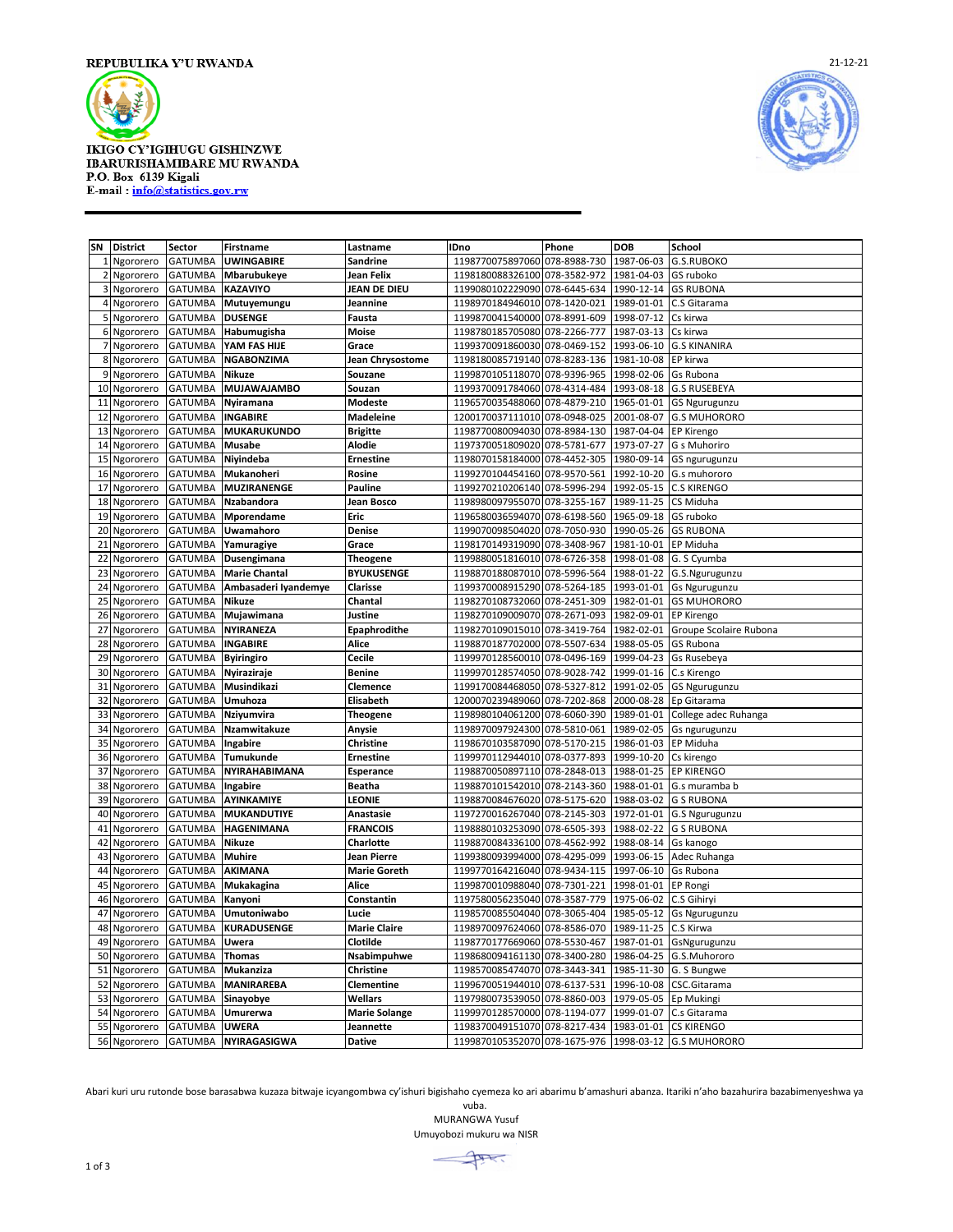

**IKIGO CY'IGIHUGU GISHINZWE** IBARURISHAMIBARE MU RWANDA P.O. Box 6139 Kigali E-mail: info@statistics.gov.rw



| 57<br>Ngororero  | <b>GATUMBA</b> | Karangwayire         | Laurence             | 1197770059516080 078-2047-563 |              | 1977-01-25 | E PMiduha                           |
|------------------|----------------|----------------------|----------------------|-------------------------------|--------------|------------|-------------------------------------|
| 58<br>Ngororero  | <b>GATUMBA</b> | Umutoni              | Yvette               | 1197470054897010 078-3159-793 |              | 1974-07-07 | Gs muhororo                         |
| 59<br>Ngororero  | <b>GATUMBA</b> | Umugiraneza          | <b>Marie Chantal</b> | 1197770059583130              | 078-5781-690 | 1977-02-01 | G.s Rubona                          |
| 60<br>Ngororero  | <b>GATUMBA</b> | Iradukunda           | <b>Divine</b>        | 1199870145879070 078-8639-477 |              | 1998-06-30 | CS Kurengo                          |
| 61<br>Ngororero  | <b>GATUMBA</b> | Yangiriye            | Olive                | 1197870076354090 078-9740-877 |              | 1978-11-03 | Ep Nyagisagara                      |
| 62<br>Ngororero  | <b>GATUMBA</b> | <b>KWIZERA</b>       | Jean Baptiste        | 1198780097809100 078-2049-099 |              | 1987-04-20 | <b>GS MUHORORO</b>                  |
| Ngororero<br>63  | <b>GATUMBA</b> | <b>DUSABIMANA</b>    | <b>Diane</b>         | 1199470111262020              | 078-8938-538 | 1994-05-06 | G.S Ngurugunzu                      |
| 64<br>Ngororero  | <b>GATUMBA</b> | <b>TWAGIRIMANA</b>   | Solange              | 1199570196361190 078-1715-016 |              | 1995-02-07 | <b>EP KAMINA</b>                    |
| 65<br>Ngororero  | <b>GATUMBA</b> | SIMBANGA             | JUVENAL              | 1198780096615070 078-2888-579 |              | 1987-10-10 | <b>GS RUBONA</b>                    |
| 66<br>Ngororero  | <b>GATUMBA</b> | MANIRAKIZA           | <b>Theoneste</b>     | 1198780109554090 078-4359-943 |              | 1987-01-01 | GS Nkelima Catholique               |
| 67<br>Ngororero  | <b>GATUMBA</b> | Nsenganeza           | Sylvie               | 1198170086032180 078-0279-018 |              | 1981-08-28 | <b>GS Muhororo</b>                  |
| Ngororero<br>68  | <b>GATUMBA</b> | Kangabe              | Assinatha            | 1198470124624070 078-3181-651 |              | 1984-01-01 | Gs ngurugunzu                       |
| 69<br>Ngororero  | <b>GATUMBA</b> | DUSENGIMANA          | Claudine             | 1198170086047020 078-6090-232 |              | 1981-12-27 | <b>G.S MUHORORO</b>                 |
| 70<br>Ngororero  | <b>GATUMBA</b> | Nyirimanzi           | Dieudonné            | 1198080093621160 078-3214-722 |              | 1980-03-11 | <b>Uruyange Nursery</b>             |
| 71<br>Ngororero  | <b>GATUMBA</b> | <b>UWIFASHIJE</b>    | Claudette            | 1198670083116060              | 078-3443-737 | 1986-07-03 | <b>GS Ruboko</b>                    |
| 72<br>Ngororero  | <b>GATUMBA</b> | Nkurunziza           | Sadiki               | 1199180128541060 072-6233-045 |              | 1991-01-27 | <b>GS Gasave</b>                    |
| 73<br>Ngororero  | <b>GATUMBA</b> | <b>DUSENGIMANA</b>   | <b>Jean Pierre</b>   | 1199680013696150 078-0469-440 |              | 1996-06-28 | <b>EP KAZABE</b>                    |
| 74               |                |                      | <b>CELINE</b>        |                               |              |            | E P NDARO                           |
| Ngororero        | <b>GATUMBA</b> | <b>UMUBYEYI</b>      |                      | 1199070102436010 078-3889-366 |              | 1990-10-15 |                                     |
| 75<br>Ngororero  | <b>GATUMBA</b> | Ndayisaba            | Theoneste            | 1198780193658010 078-5697-924 |              | 1987-12-25 | <b>Gs Muhororo</b>                  |
| Ngororero<br>76  | <b>GATUMBA</b> | <b>NIYIGENA</b>      | Denise               | 1199970155664050 078-8731-028 |              | 1999-10-24 | Uruyange Nursary and Primary school |
| 77<br>Ngororero  | <b>GATUMBA</b> | Mugabo               | Zephyrin             | 1197180039526100 078-3324-851 |              | 1971-06-11 | EP Miduha                           |
| 78<br>Ngororero  | <b>GATUMBA</b> | <b>INGABIRE</b>      | Monique              | 1198070090719010 078-5727-316 |              | 1980-07-18 | EP kirwa                            |
| 79<br>Ngororero  | <b>GATUMBA</b> | Mukandayisaba        | Règine               | 1197970076676000              | 078-4000-182 | 1979-01-25 | EP Miduha                           |
| 80<br>Ngororero  | <b>GATUMBA</b> | <b>Tuyisenge</b>     | Pacifique            | 1199780070830060              | 078-9465-417 | 1997-03-30 | <b>GS Bungwe</b>                    |
| Ngororero<br>81  | <b>GATUMBA</b> | Niyitugize           | Aldin                | 1199680060552060 078-7641-015 |              | 1996-04-13 | G .s muhororo                       |
| 82<br>Ngororero  | <b>GATUMBA</b> | <b>SERUBIBI</b>      | Norbert              | 1197580054529090 078-8710-057 |              | 1975-06-06 | Gs Ruhuha                           |
| 83<br>Ngororero  | <b>GATUMBA</b> | Uwingabiye           | Beatha               | 1197870073684140 078-7929-373 |              | 1978-11-20 | Cs Kirengo                          |
| Ngororero<br>84  | <b>GATUMBA</b> | NTAKIRUTIMANA        | <b>Etienne</b>       | 1199780063631050              | 078-4880-508 | 1997-08-05 | Cs Gitarama                         |
| 85<br>Ngororero  | <b>GATUMBA</b> | Niyodusaba           | <b>Marceline</b>     | 1197270052502130 078-4807-475 |              | 1972-03-15 | <b>CS KIRENGO</b>                   |
| 86<br>Ngororero  | <b>GATUMBA</b> | Umusabwa             | <b>Dancille</b>      | 1197870073954060 078-5096-454 |              | 1978-09-10 | <b>C.S KIRENGO</b>                  |
| Ngororero<br>87  | <b>GATUMBA</b> | Munyankindi          | Celestin             | 1196980040371170 078-8934-842 |              | 1969-01-01 | <b>EP Kirengo</b>                   |
| 88<br>Ngororero  | <b>GATUMBA</b> | <b>DUSINGIZIMANA</b> | Winifride            | 1198570031455060 078-0818-060 |              | 1985-01-01 | Gs Rubona                           |
| Ngororero<br>89  | <b>GATUMBA</b> | Mutuyimana           | Juliene              | 1197270052523010 078-7444-504 |              | 1972-07-11 | <b>Gs Ngurugunzu</b>                |
| 90<br>Ngororero  | <b>GATUMBA</b> | Mukandeze            | Clementine           | 1197270052304130 078-8855-723 |              | 1972-10-04 | EP Ruhindage                        |
| 91<br>Ngororero  | <b>GATUMBA</b> | Munyaneza            | Gratien              | 1198780099631150 078-8840-887 |              | 1987-08-18 | Gs Rusebeya                         |
| 92<br>Ngororero  | <b>GATUMBA</b> | Mukanyandwi          | Latipha              | 1199570128968170              | 078-2007-840 | 1995-01-01 | SC Miduha                           |
| 93<br>Ngororero  | <b>GATUMBA</b> | <b>Byukusenge</b>    | Anitha               | 1199570061705060 078-0277-956 |              | 1995-04-13 | <b>GS Kanogo</b>                    |
| 94<br>Ngororero  | <b>GATUMBA</b> | Kagiraneza           | Jean Claude          | 1197880074084000 078-8930-137 |              | 1978-10-01 | <b>GS RUBONA</b>                    |
| 95<br>Ngororero  | <b>GATUMBA</b> | Mujawamariya         | Epiphanie            | 1198470193467140 078-7535-817 |              | 1984-01-01 | <b>EP Gitarama</b>                  |
| 96<br>Ngororero  | <b>GATUMBA</b> | Muhawenimana         | Athanase             | 1198880042669040 078-8826-096 |              | 1988-01-01 | <b>GS Muhororo</b>                  |
| Ngororero<br>97  | <b>GATUMBA</b> | Hagabineza           | Sylvanie             | 1197970073493070              | 078-5129-748 | 1979-01-01 | GsNgurugunzu                        |
| 98<br>Ngororero  | <b>GATUMBA</b> | Nyirashema           | <b>Drocelle</b>      | 1197970073458050 078-3568-516 |              | 1979-10-20 | G.S Muhororo                        |
| 99<br>Ngororero  | <b>GATUMBA</b> | Dusengimana          | Hilarie              | 1199270104540030 078-7757-353 |              | 1992-12-12 | CS kamina                           |
| 100<br>Ngororero | <b>GATUMBA</b> | Uwiringiyimana.      | Clarisse             | 1199470107053090              | 078-9894-682 | 1994-01-01 | Gs muhororo                         |
| 101<br>Ngororero | <b>GATUMBA</b> | <b>Ntawizera</b>     | Innocent             | 1198280109046060              | 078-7868-641 | 1982-12-07 | <b>C.S KIRENGO</b>                  |
| 102<br>Ngororero | <b>GATUMBA</b> | <b>UWAMAHORO</b>     | <b>Berancille</b>    | 1199470124184050 078-4950-864 |              | 1994-10-14 | Ntaryo                              |
| 103<br>Ngororero | <b>GATUMBA</b> | Ngizwenarurema       | Jean Marie vianney   | 1199580163194100 078-1420-984 |              | 1995-03-02 | EP Miduha                           |
| 104<br>Ngororero | <b>GATUMBA</b> | Kambanda             | J.M.V                | 1196380039666050 078-5715-688 |              | 1963-01-01 | EP Gitarama                         |
| Ngororero<br>105 | <b>GATUMBA</b> | Ayinkamiye           | <b>Mediatrice</b>    | 1199270036148030              | 078-3868-179 | 1992-04-10 | Cs kirengo                          |
| 106<br>Ngororero | <b>GATUMBA</b> | <b>IRADUKUNDA</b>    | <b>MARIE LOUISE</b>  | 1199670010531050 078-8510-688 |              | 1996-05-25 | <b>G S RUBONA</b>                   |
| 107<br>Ngororero | <b>GATUMBA</b> | <b>KARIMWIJABO</b>   | Celestin             | 1196380038232090 078-5164-457 |              | 1963-04-07 | <b>GS MUHORORO</b>                  |
|                  |                |                      | <b>Albert</b>        |                               |              |            |                                     |
| 108<br>Ngororero | <b>GATUMBA</b> | Habyarimana          |                      | 1199180084405060              | 078-1069-181 | 1991-07-21 | CS Gihonga                          |
| 109<br>Ngororero | <b>GATUMBA</b> | Mukantwari           | Rebecca              | 1199770065211010 078-3504-261 |              | 1997-10-22 | EP kirwa                            |
| 110<br>Ngororero | <b>GATUMBA</b> | Tuyishime            | Jean Bosco           | 1198880087587070              | 078-5485-475 | 1988-12-06 | C.S Ruhindage                       |
| 111<br>Ngororero | <b>GATUMBA</b> | <b>INGABIRE</b>      | <b>Beatha</b>        | 1198770080494080 078-5292-191 |              | 1987-12-22 | <b>GS MUHORORO</b>                  |
| 112<br>Ngororero | <b>GATUMBA</b> | <b>NIRAGIRE</b>      | Claver               | 1198080090797030 078-3829-400 |              | 1980-01-01 | G.S Muhororo                        |
| 113 Ngororero    | <b>GATUMBA</b> | <b>Nirere</b>        | <b>Alphonsine</b>    | 1199570200835060 078-5980-227 |              | 1995-10-08 | CS kirwa                            |

Abari kuri uru rutonde bose barasabwa kuzaza bitwaje icyangombwa cy'ishuri bigishaho cyemeza ko ari abarimu b'amashuri abanza. Itariki n'aho bazahurira bazabimenyeshwa ya

vuba. MURANGWA Yusuf Umuyobozi mukuru wa NISR